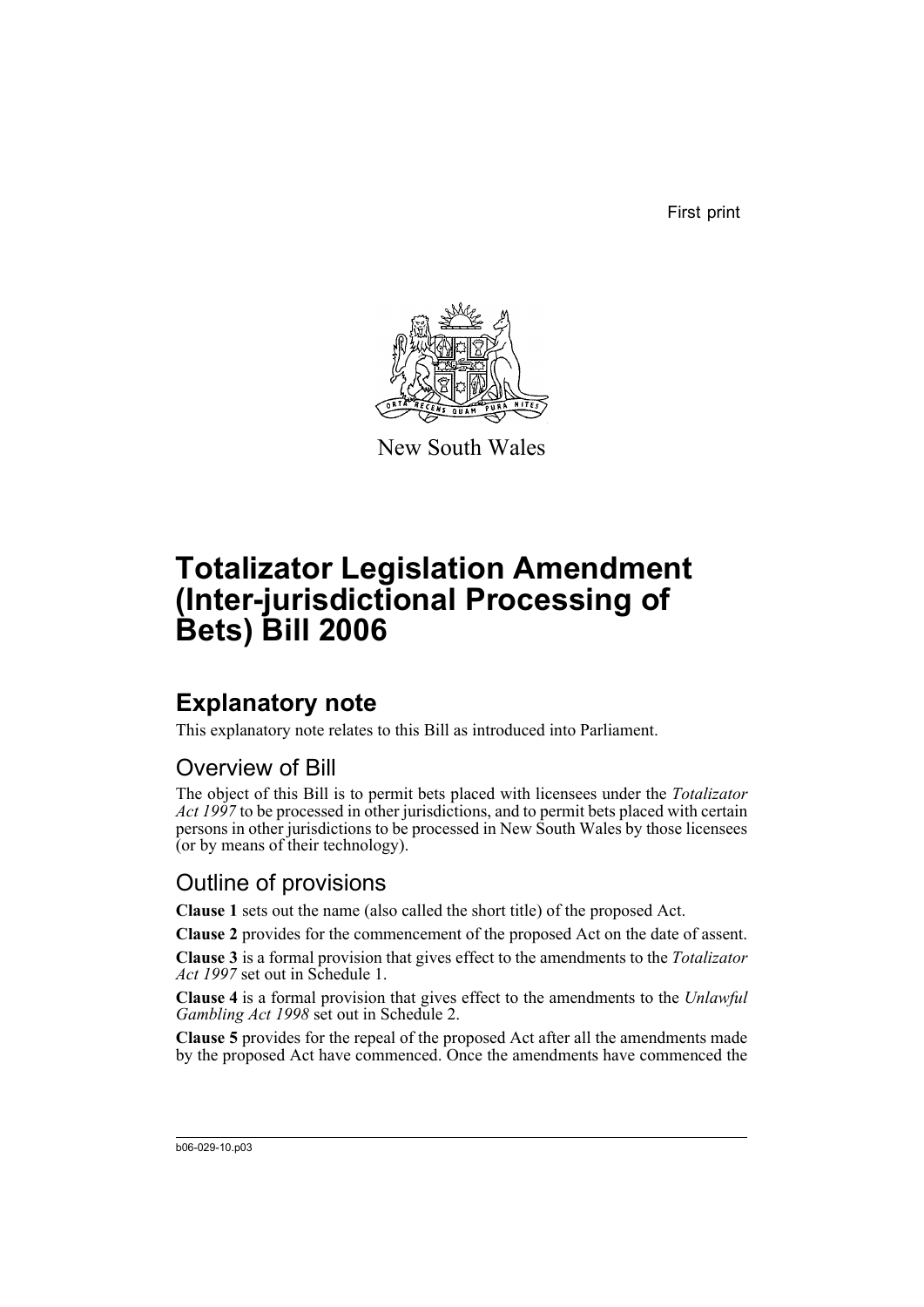Explanatory note

proposed Act will be spent and section 30 of the *Interpretation Act 1987* provides that the repeal of an amending Act does not affect the amendments made by that Act.

### **Schedule 1 Amendment of Totalizator Act 1997**

**Schedule 1 [1]** inserts a definition of *process* (in relation to a bet) in section 5 (Definitions) of the *Totalizator Act 1997* (*the Principal Act*) for the purposes of that Act.

**Schedule 1 [2]** inserts proposed sections 9A and 9B in the Principal Act.

Proposed section 9A provides for the processing in New South Wales of certain bets placed with certain persons in other jurisdictions. Those persons must be authorised under the law of the other jurisdiction concerned to conduct a betting activity in that jurisdiction and must be approved by the Minister administering the Principal Act (as must the method of conducting the betting activity).

Proposed section 9B provides for the processing in other jurisdictions of bets placed with New South Wales licensees under the Principal Act.The bets may be processed by the licensee using equipment of certain persons in the other jurisdiction, or may be processed by those certain persons. Those persons must be authorised under the law of the other jurisdiction concerned to conduct a betting activity in that jurisdiction and must be nominated by the Minister administering the Principal Act.

**Schedule 1 [3]** amends section 17A (Trade Practices exemption) of the Principal Act so as to authorise, for the purposes of the *Trade Practices Act 1974* of the Commonwealth and the *Competition Code of New South Wales*, action taken under proposed section 9A or 9B.

**Schedule 1 [4]** amends clause 1 (1) of Schedule 2 (Savings, transitional and other provisions) to the Principal Act so as to enable the making of savings and transitional regulations in consequence of the enactment of the proposed Act.

#### **Schedule 2 Amendment of Unlawful Gambling Act 1998**

**Schedule 2 [1]** amends section 7 (Lawful forms of gambling) of the *Unlawful Gambling Act 1998* (*the Gambling Act*) so as to make it clear that the processing of bets in accordance with proposed section 9A or 9B of the Principal Act does not constitute unlawful gambling.

**Schedule 2 [2]** amends clause 1 (1) of Schedule 1 (Savings and transitional provisions) to the Gambling Act so as to enable the making of savings and transitional regulations in consequence of the enactment of the proposed Act.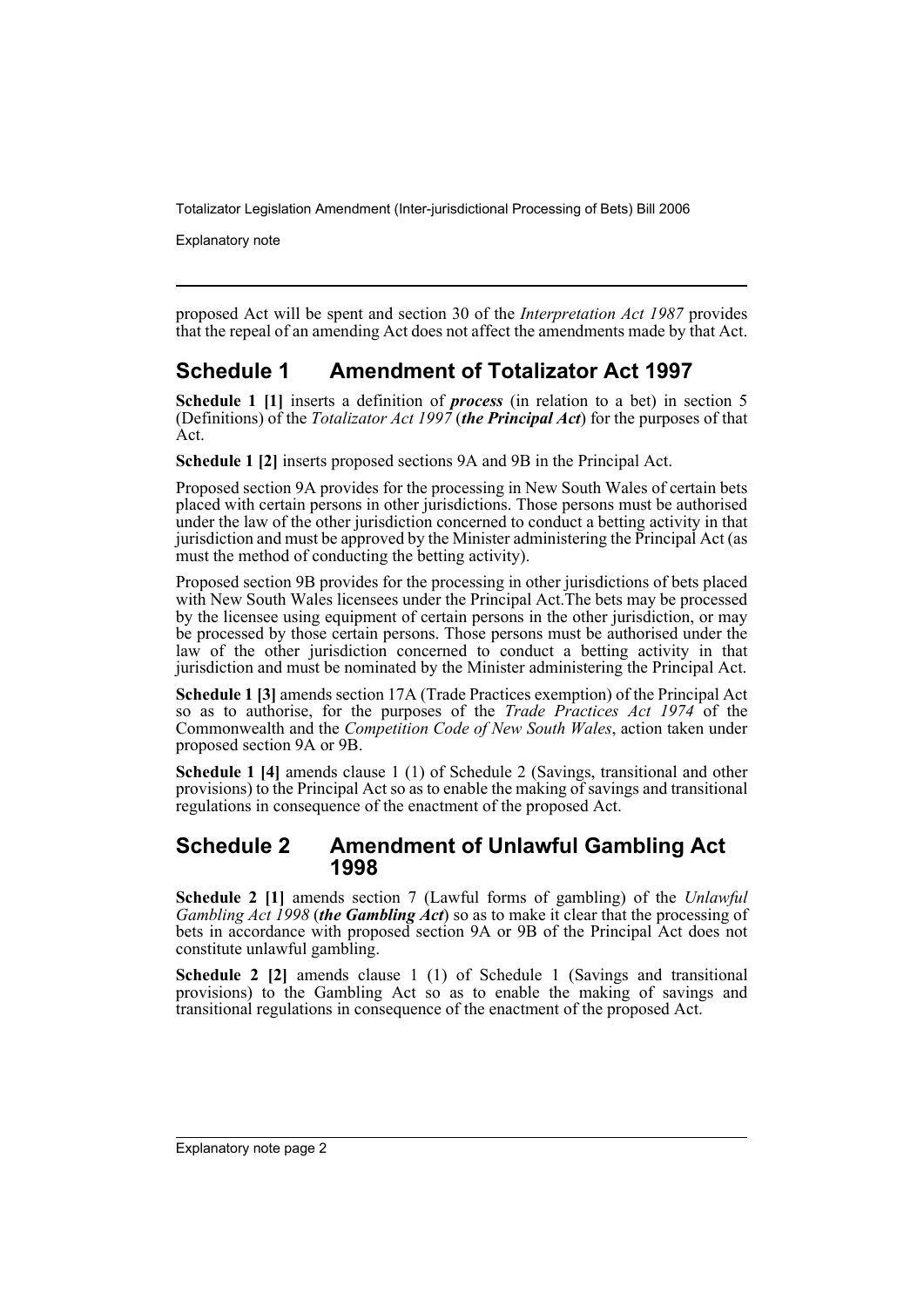First print



New South Wales

# **Totalizator Legislation Amendment (Inter-jurisdictional Processing of Bets) Bill 2006**

## **Contents**

|            |                                                | Page |
|------------|------------------------------------------------|------|
|            | Name of Act                                    |      |
|            | Commencement                                   | 2    |
|            | Amendment of Totalizator Act 1997 No 45        | 2    |
|            | Amendment of Unlawful Gambling Act 1998 No 113 | 2    |
| 5          | Repeal of Act                                  | 2    |
|            | Schedule 1 Amendment of Totalizator Act 1997   | 3    |
| Schedule 2 | Amendment of Unlawful Gambling Act 1998        | 6    |
|            |                                                |      |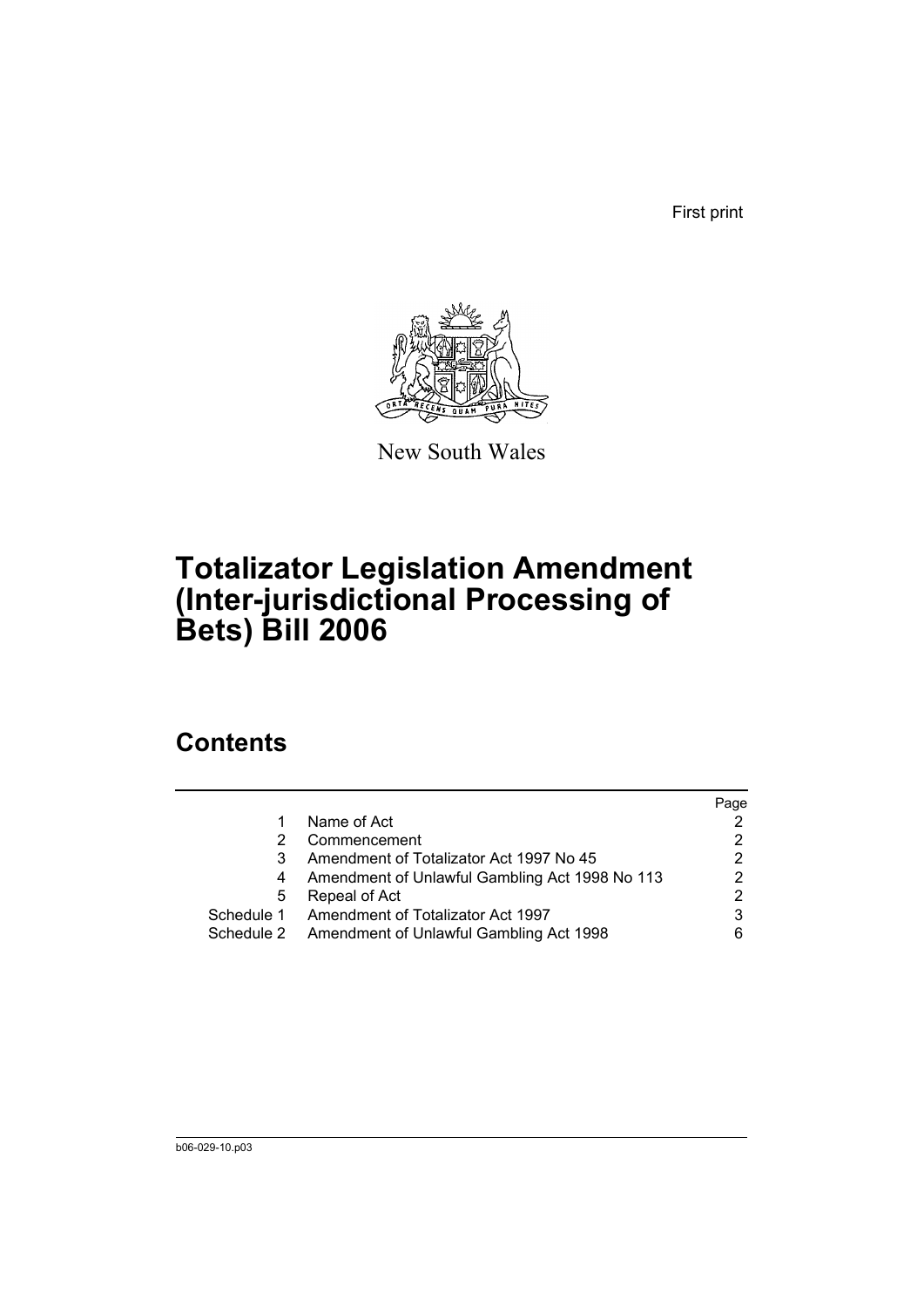Contents

Page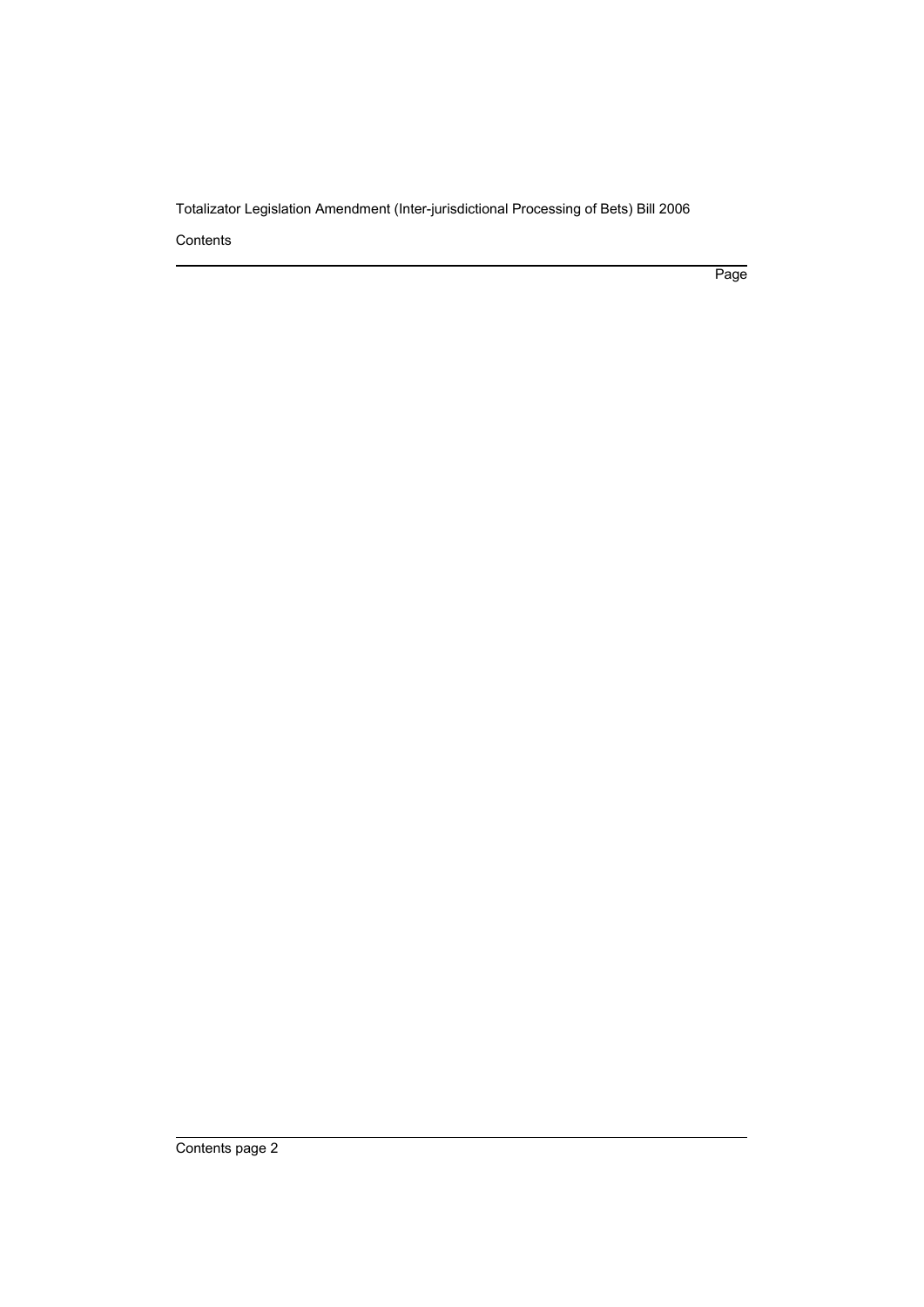

New South Wales

# **Totalizator Legislation Amendment (Inter-jurisdictional Processing of Bets) Bill 2006**

No , 2006

#### **A Bill for**

An Act to amend the *Totalizator Act 1997* so as to permit the inter-jurisdictional processing of bets; and for other purposes.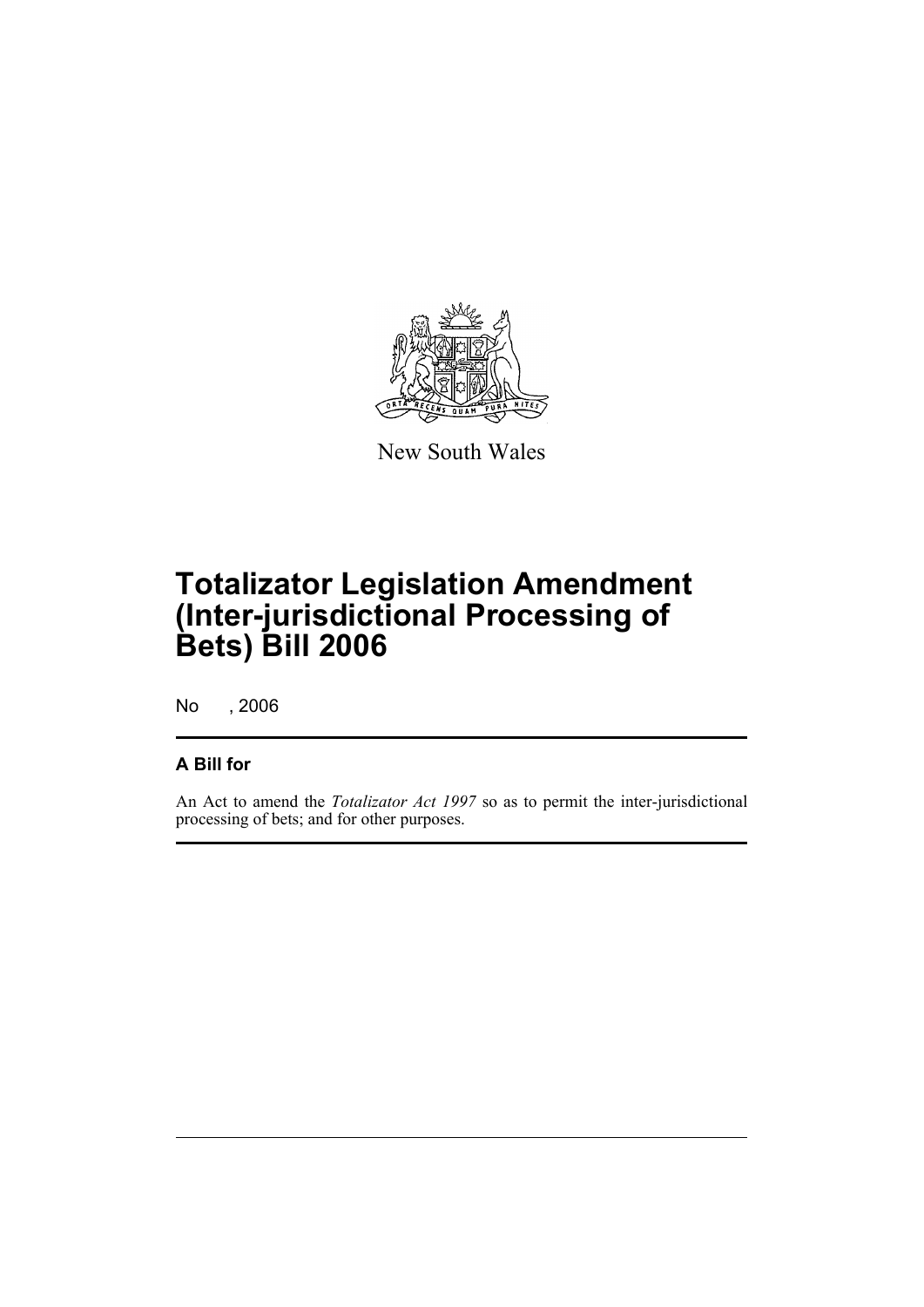|              |                      | The Legislature of New South Wales enacts:                                                                                                                | 1              |
|--------------|----------------------|-----------------------------------------------------------------------------------------------------------------------------------------------------------|----------------|
| 1            |                      | Name of Act                                                                                                                                               | $\overline{2}$ |
|              |                      | This Act is the Totalizator Legislation Amendment (Inter-jurisdictional<br>Processing of Bets) Act 2006.                                                  | 3<br>4         |
| $\mathbf{2}$ |                      | <b>Commencement</b>                                                                                                                                       | 5              |
|              |                      | This Act commences on the date of assent.                                                                                                                 | 6              |
| 3            |                      | <b>Amendment of Totalizator Act 1997 No 45</b>                                                                                                            | 7              |
|              |                      | The <i>Totalizator Act 1997</i> is amended as set out in Schedule 1.                                                                                      | 8              |
| 4            |                      | <b>Amendment of Unlawful Gambling Act 1998 No 113</b>                                                                                                     | 9              |
|              |                      | The Unlawful Gambling Act 1998 is amended as set out in Schedule 2.                                                                                       | 10             |
| 5            | <b>Repeal of Act</b> |                                                                                                                                                           |                |
|              | (1)                  | This Act is repealed on the day following the day on which all of the<br>provisions of this Act have commenced.                                           | 12<br>13       |
|              | (2)                  | The repeal of this Act does not, because of the operation of section 30<br>of the <i>Interpretation Act 1987</i> , affect any amendment made by this Act. | 14<br>15       |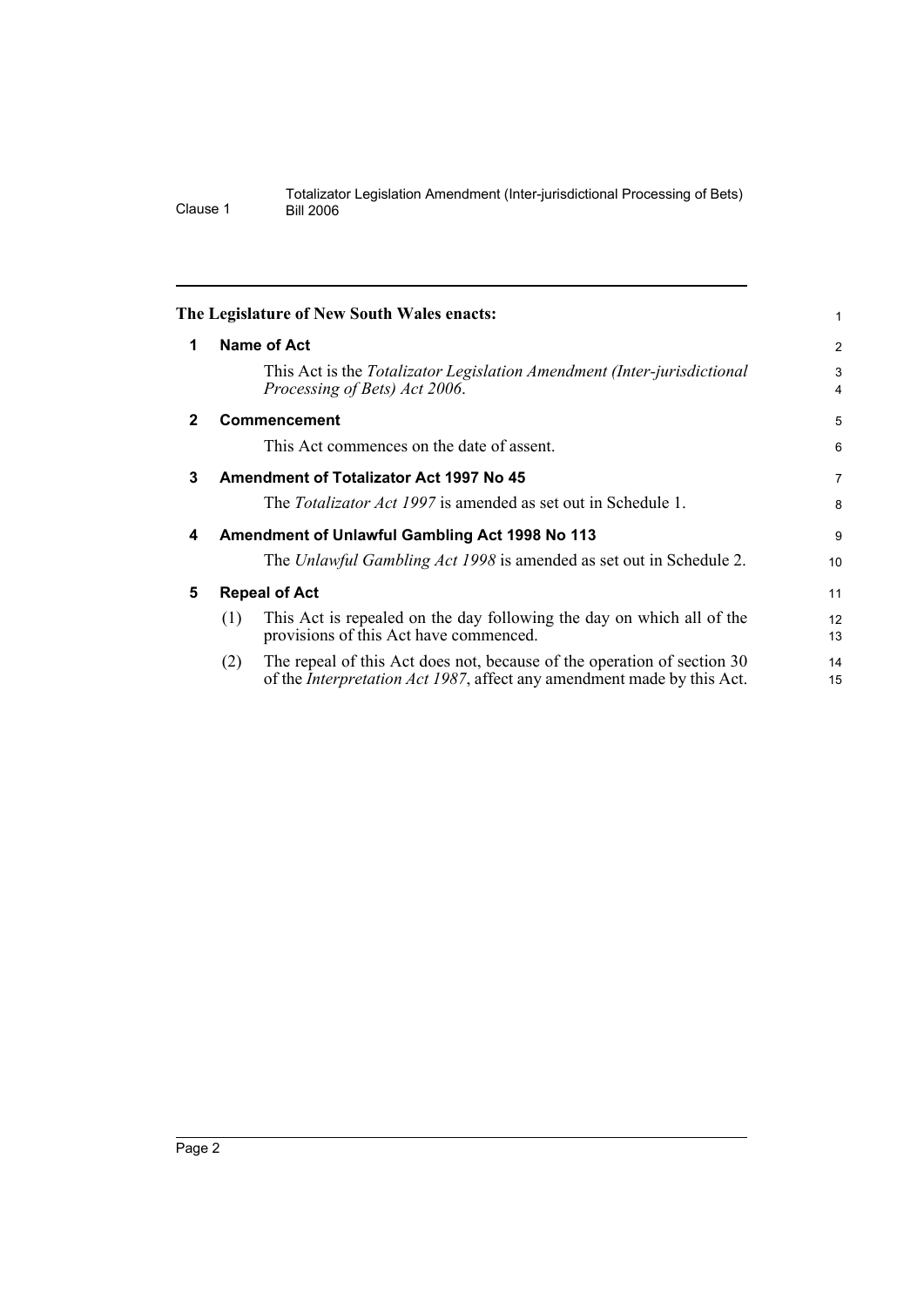Amendment of Totalizator Act 1997 Schedule 1

(Section 3)

1

2

### **Schedule 1 Amendment of Totalizator Act 1997**

| [1] |                                                  | <b>Section 5 Definitions</b> |     |                                                                                                                                                                                                                                                                                                            | 3                          |
|-----|--------------------------------------------------|------------------------------|-----|------------------------------------------------------------------------------------------------------------------------------------------------------------------------------------------------------------------------------------------------------------------------------------------------------------|----------------------------|
|     | Insert in alphabetical order in section $5(1)$ : |                              |     |                                                                                                                                                                                                                                                                                                            | 4                          |
|     |                                                  |                              |     | <i>process</i> , in relation to a bet, means any one or more of the<br>following:                                                                                                                                                                                                                          | 5<br>6                     |
|     |                                                  |                              | (a) | register the bet,                                                                                                                                                                                                                                                                                          | 7                          |
|     |                                                  |                              | (b) | calculate the dividend or other return (if any) payable on<br>the bet,                                                                                                                                                                                                                                     | 8<br>9                     |
|     |                                                  |                              | (c) | carry out an activity for the purpose of calculating the<br>dividend or other return (if any) payable on the bet,                                                                                                                                                                                          | 10<br>11                   |
|     |                                                  |                              | (d) | if the bet is a winning bet—pay out on the bet,                                                                                                                                                                                                                                                            | 12                         |
|     |                                                  |                              | (e) | generate and maintain records in relation to the bet,                                                                                                                                                                                                                                                      | 13                         |
|     |                                                  |                              | (f) | otherwise deal with the bet.                                                                                                                                                                                                                                                                               | 14                         |
| [2] |                                                  | <b>Sections 9A and 9B</b>    |     |                                                                                                                                                                                                                                                                                                            | 15                         |
|     |                                                  | Insert after section 9:      |     |                                                                                                                                                                                                                                                                                                            | 16                         |
|     | 9Α                                               |                              |     | Processing in New South Wales of bets with conductors of betting<br>activities in other jurisdictions                                                                                                                                                                                                      | 17<br>18                   |
|     |                                                  | (1)                          |     | The Minister may, by notice published in the Gazette, approve,<br>for the purposes of this section, any person who is authorised<br>under the law of another State or a Territory or another country<br>to conduct a betting activity in that State, Territory or country (an<br><i>approved person</i> ). | 19<br>20<br>21<br>22<br>23 |
|     |                                                  | (2)                          |     | An approved person may, while the approval is in force:                                                                                                                                                                                                                                                    | 24                         |
|     |                                                  |                              | (a) | with the written consent of a licensee, use the systems or<br>technology of the licensee (including any totalizator of the<br>licensee), or                                                                                                                                                                | 25<br>26<br>27             |
|     |                                                  |                              | (b) | arrange for the licensee, on behalf of the approved person,                                                                                                                                                                                                                                                | 28                         |
|     |                                                  |                              |     | to process in New South Wales bets placed (or to be placed) with<br>the approved person in the conduct, by a method specified in the<br>notice of approval, of a betting activity that the approved person<br>is authorised to conduct in the State, Territory or country<br>concerned.                    | 29<br>30<br>31<br>32<br>33 |
|     |                                                  | (3)                          |     | For the purposes of this Act, the processing of bets by an<br>approved person or a licensee in accordance with subsection (2)                                                                                                                                                                              | 34<br>35                   |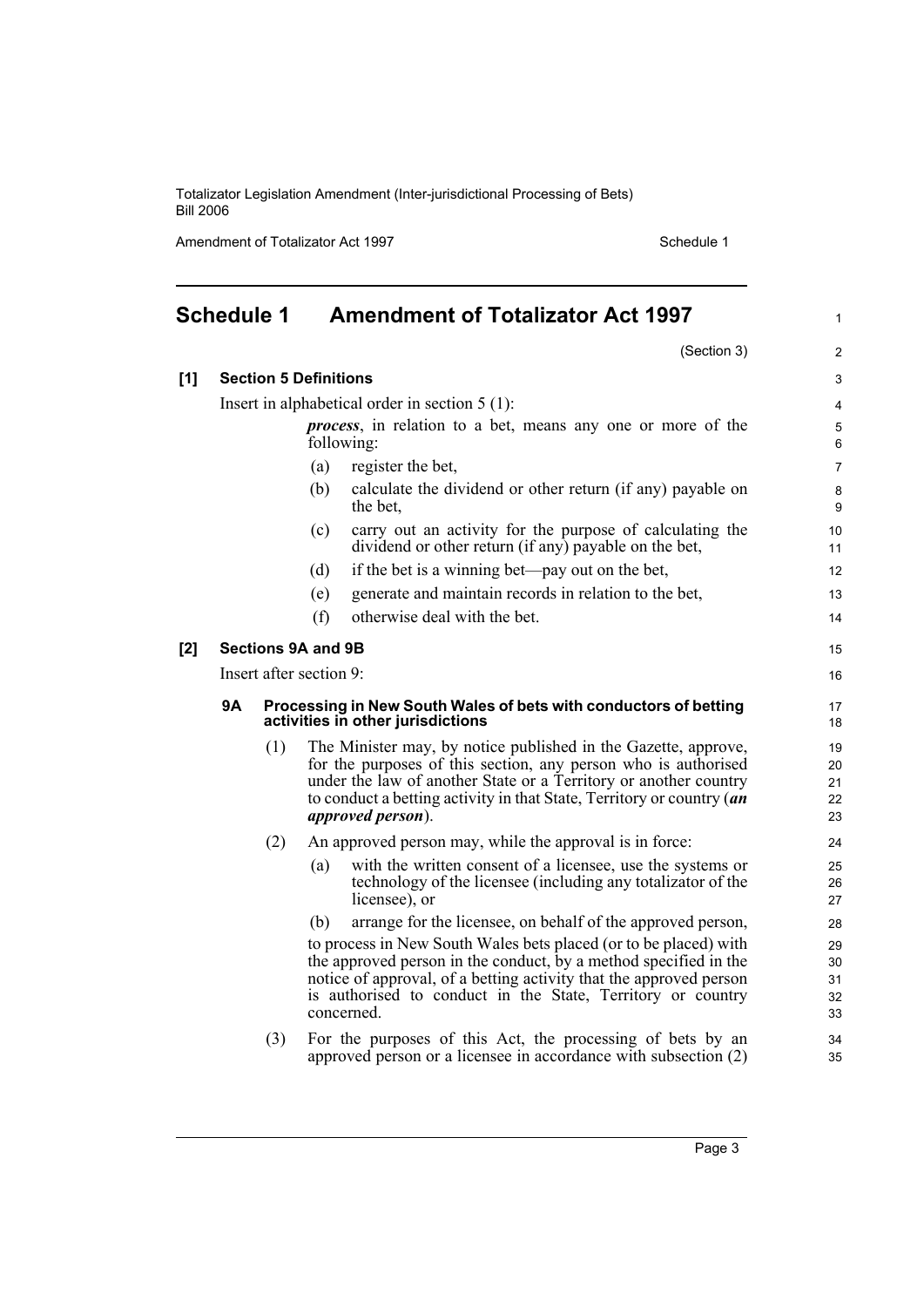is taken not to constitute, or involve, the conduct of a totalizator or other betting activity in New South Wales. (4) An approval under this section may be revoked at any time by further notice published in the Gazette. (5) The revocation of an approval does not affect any bet in the course of being processed at the time of the revocation. (6) In this section, *bet* includes a bet placed (or to be placed) with an approved person otherwise than by way of a totalizator. **9B Processing in other jurisdictions of bets with New South Wales licensees**  (1) The Minister may, by notice published in the Gazette, nominate, for the purposes of this section, any person who is authorised under the law of another State or a Territory or another country to conduct a betting activity (whether by means of a totalizator or otherwise) in that State, Territory or country (*a nominated person*). (2) A licensee may, while a nomination is in force: (a) arrange with the nominated person for the licensee to use systems or technology (including a totalizator) of the nominated person, or (b) arrange for the nominated person, on behalf of the licensee, to process, in the nominated person's jurisdiction, bets placed (or to be placed) with the licensee in the conduct of a betting activity that the licensee is authorised to conduct. (3) In taking action under subsection (2), a licensee is, for the purposes of this Act: (a) taken to be conducting a betting activity in New South Wales, and (b) taken to be conducting a totalizator in New South Wales in respect of such of the bets processed under that subsection as were (or are to be) placed with the licensee by way of a totalizator. (4) A nomination under this section may be revoked at any time by further notice published in the Gazette. (5) The revocation of a nomination does not affect any bet in the course of being processed at the time of the revocation. (6) In this section, *bet* includes a bet placed (or to be placed) with a licensee otherwise than by way of a totalizator. 1  $\overline{2}$ 3 4 5 6 7 8 9 10 11 12 13 14 15 16 17 18 19 20 21 22 23 24 25 26 27 28 29 30 31 32 33 34 35 36 37 38 39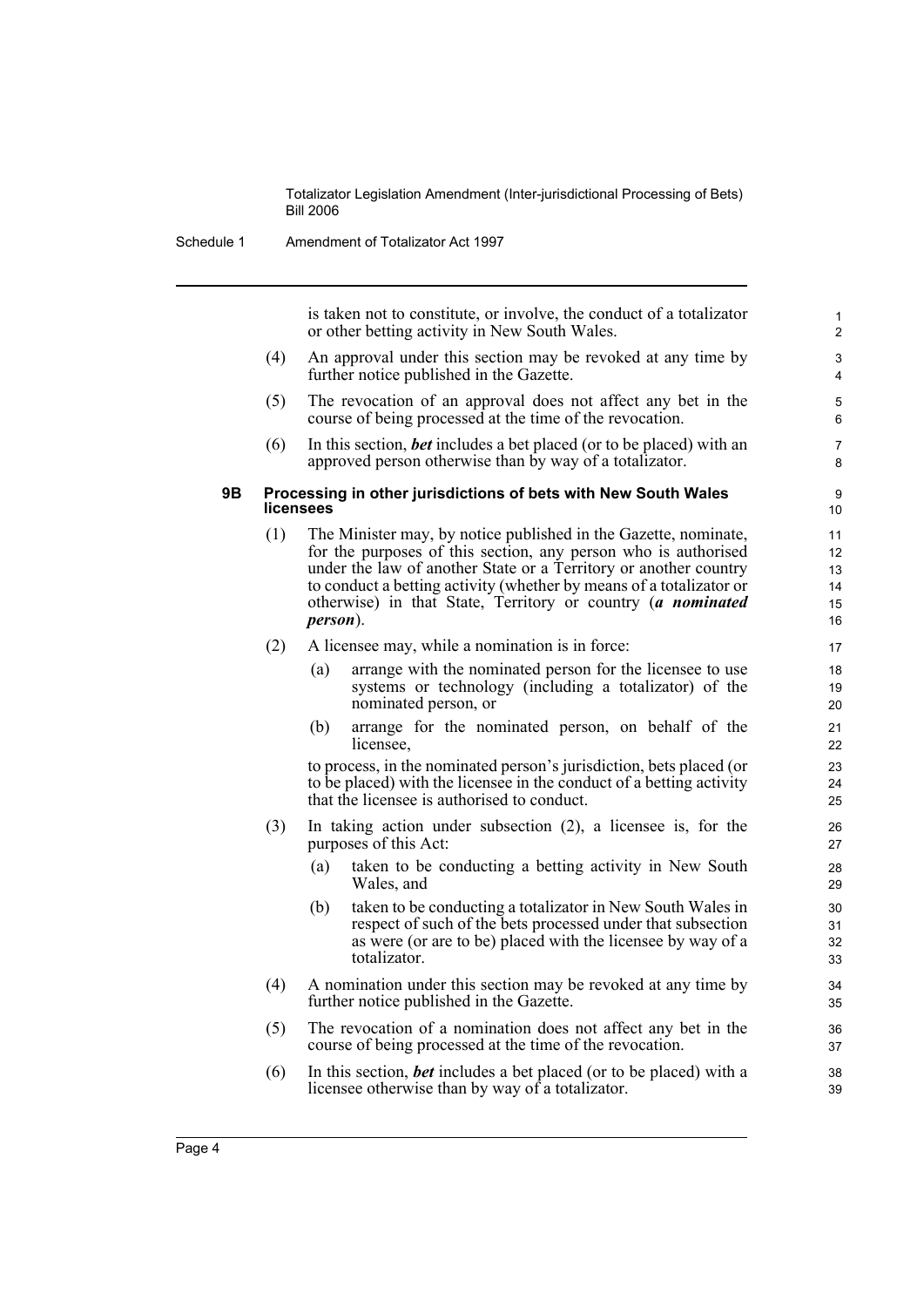Amendment of Totalizator Act 1997 Schedule 1

| $[3]$ | <b>Section 17A Trade Practices exemption</b>                                            |                |  |
|-------|-----------------------------------------------------------------------------------------|----------------|--|
|       | Insert after section $17A(1)(b)$ :                                                      | $\mathcal{P}$  |  |
|       | conduct authorised by section 9A or 9B,<br>(b1)                                         | 3              |  |
| [4]   | Schedule 2 Savings, transitional and other provisions                                   | $\overline{a}$ |  |
|       | Insert at the end of clause $1(1)$ :                                                    | 5              |  |
|       | Totalizator Legislation Amendment (Inter-jurisdictional<br>Processing of Bets) Act 2006 | 6<br>7         |  |